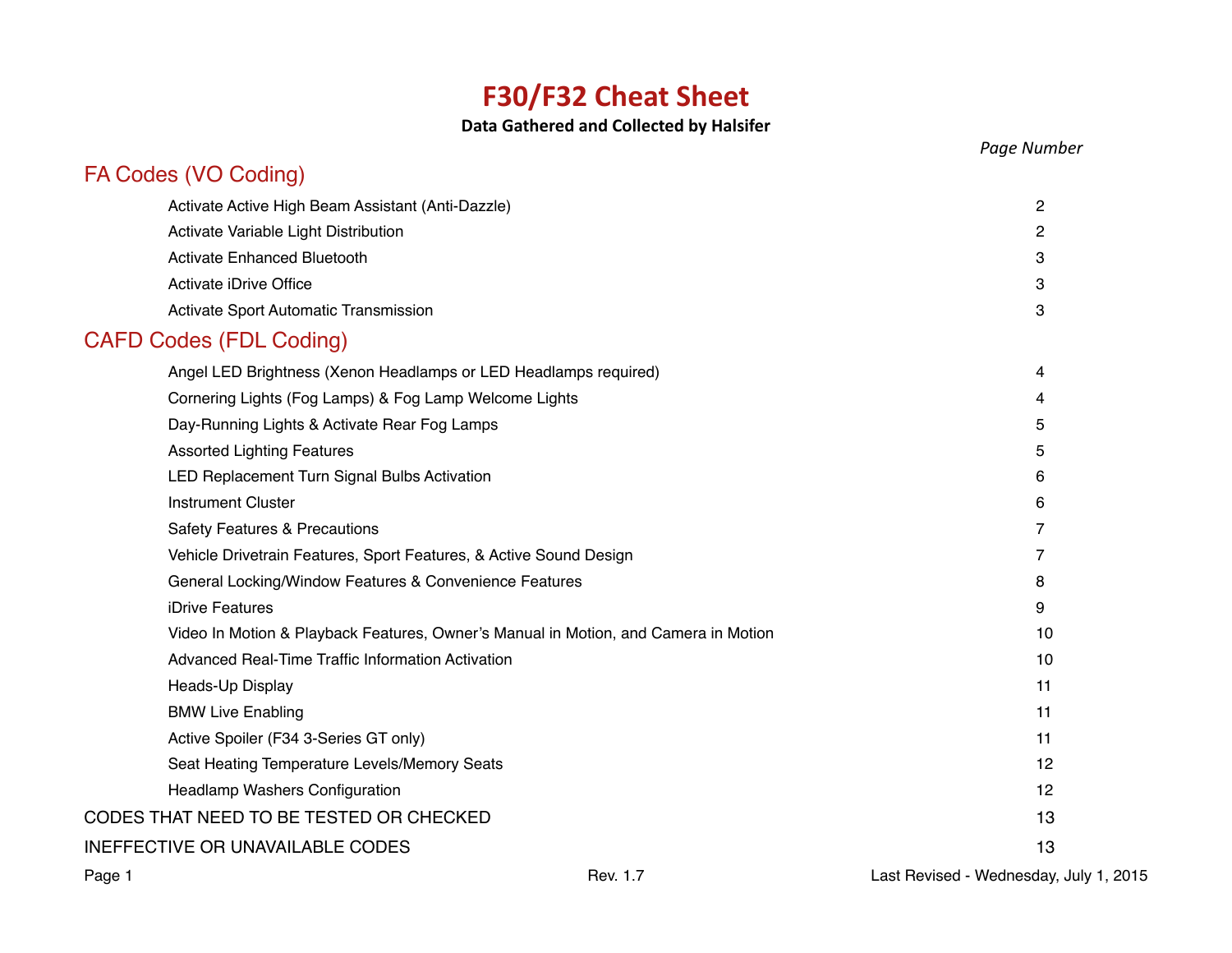## **FA Codes (VO Coding)**

<span id="page-1-0"></span>\*\*It's recommended to VO code first before doing any CAFD coding, since VO coding will return values to their defaults.\*\*

#### **Activate Active High Beam Assistant (Anti-Dazzle)**

**Active High Beam Assistant (Anti-Dazzle)** requires the vehicle to be equipped with High Beam Assistant. This enabled the system to enable high beams to dodge vehicles by independently moving the high beams around in each headlight without blinding other drivers.

MODIFY THE READ FA - Remove **5AP** from the vehicle FA. VO CODE - FEM BODY and FLA/KAFAS2 (whichever you are equipped with).

The CAFD modifications of HBA functionality after VO coding in FEM\_BODY and FLA/KAFAS2: The Speed HBA Enables - FEM\_BODY - C\_HBA\_ENA\_V\_HI (Value in HEX for speed kph) The Speed HBA Disables - FEM\_BODY - **C\_HBA\_ENA\_V\_LO** (Value in HEX for speed kph) The Speed to immediately enter Highway Mode - FEM\_BODY - **C\_HBA\_HGWY\_V\_HI** (Default: Werte= 8C) [Hex 8C = Decimal 140 = 140 kph] The Speed to leave Highway Mode - FEM\_BODY - C\_HBA\_HGWY\_V\_LO (Default: Werte=5A) [Hex 5A = Decimal 90 = 90 kph]

It is *recommended*, if not, possibly required to enable **Variable Light Distribution** in order to have Active High Beam Assistant become fully active. Instructions are below for enabling Variable Light Distribution.

#### **Activate Variable Light Distribution**

Variable Light Distribution requires a FLA/KAFAS camera to be installed in the vehicle. This allows the light beam to adapt according to vehicle speed. When driving in the city, a low beam is used to better illuminate the road immediately ahead without dazzling oncoming drivers. Then at higher speeds, the headlamps are raised to increase visibility.

MODIFY THE READ FA - Remove 8S4 from the vehicle FA. VO CODE - **FEM\_BODY**.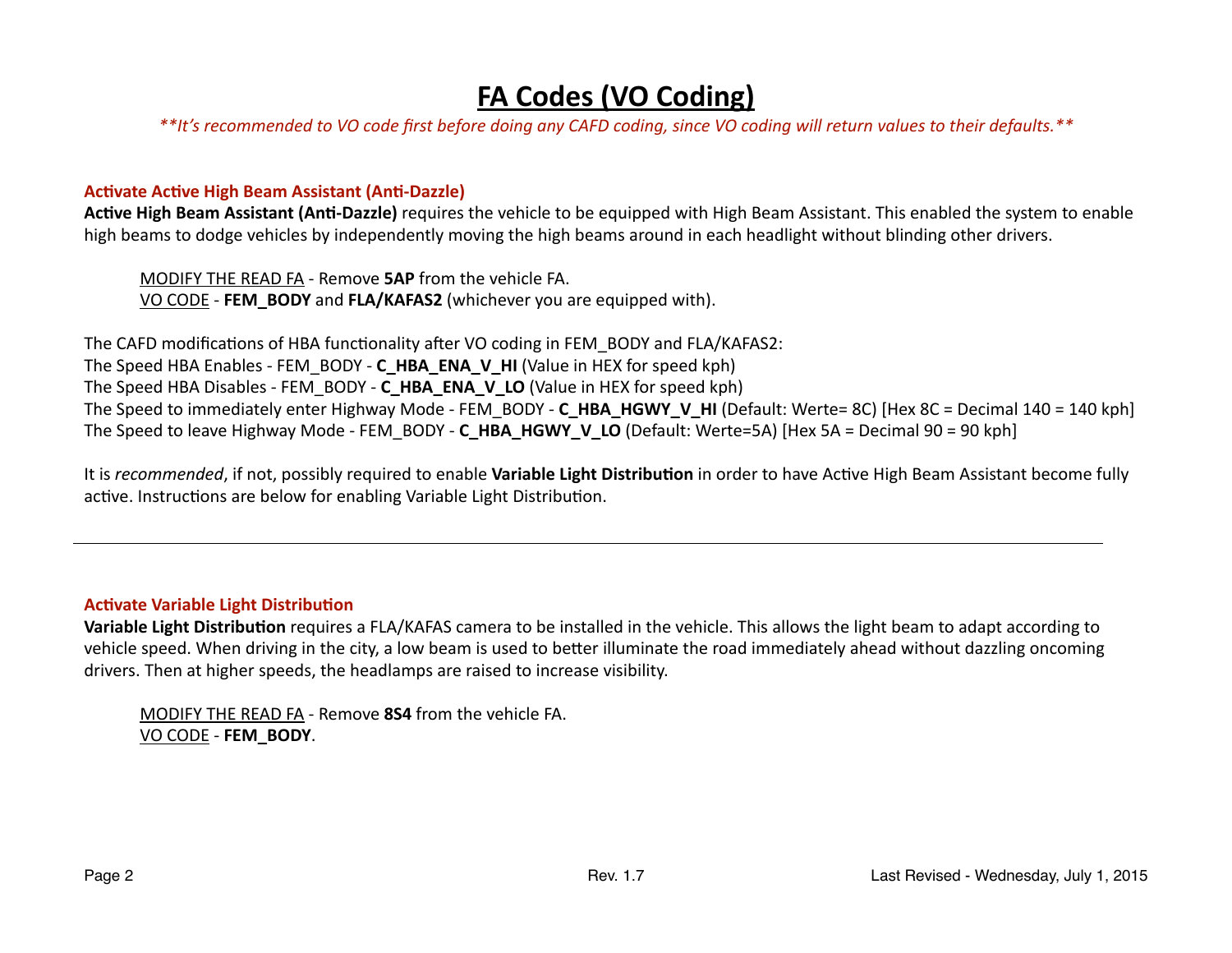#### <span id="page-2-0"></span>**Activate Enhanced Bluetooth**

Enhanced Bluetooth requires the vehicle to be equipped with HU\_NBT or have a combox if you have HU\_CIC or HU\_ENTRY. This enables you to stream audio via Bluetooth, enable artwork, and USB stream music as well. If **6NH** doesn't exist, add either **6NK** of **6NS**.

MODIFY THE READ FA - Change **6NH** to **6NK** (w/o BMW Assist) or **6NS** (w/ BMW Assist) from the vehicle FA. VO CODE - CMB\_MEDIA and HU\_CIC/HU\_ENTRY or HU\_NBT.

#### **Activate iDrive Office**

**iDrive Office** is sometimes disabled based on Country Controllers. This will enable you to have access to the Office Menu which will be located on the main iDrive menu. (This offers Contacts, Email reading, Text Message Receiving, etc.)

MODIFY THE READ FA - Remove Country Controller code (SL8Ax) from the vehicle FA.  $\underline{VO}$  CODE - CMB\_MEDIA and HU\_CIC/HU\_ENTRY or HU\_NBT.

#### **Activate Sport Automatic Transmission**

**Sport Automation Transmission (SAT)** is a standalone option offered by BMW, with paddle shifters (though no required). This will enable to have faster, and claimed smoother shifts with you ZF8HP Transmission. This will also enable Sport+, if not already active.

MODIFY THE READ FA - Change 205 to 2TB from the vehicle FA. VO CODE - **EGS, ICM, and KOMBI.**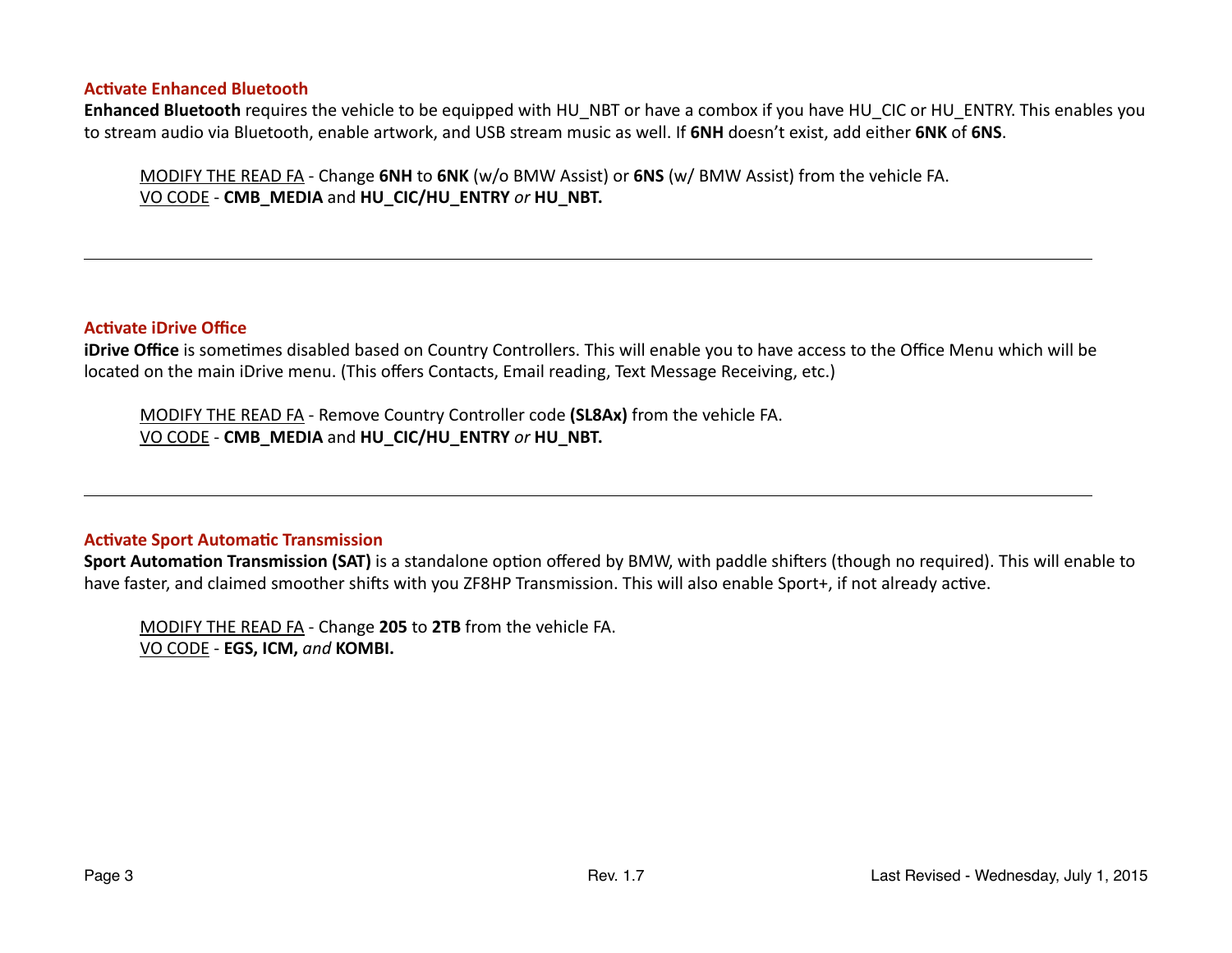## **CAFD Codes (FDL Coding)**

<span id="page-3-0"></span>\*\*It's recommended to VO code first before doing any CAFD coding, since VO coding will return values to their defaults.\*\*

**Highlight References** 

**Blue Highlight - Enabled/Working on my vehicle (for my reference) Yellow - Check Section Desc. Red - Issue** 

HEX Information: Most, if not, all values (werte) will be in HEX. You need to convert the value from HEX to Decimal to get the true value. (Some Examples:  $08 \rightarrow 8$ ;  $1F \rightarrow 31$ ;  $32 \rightarrow 50$ ;  $64 \rightarrow 100$ ; FF  $\rightarrow 255$ )

**HEX Units:** *Speed*: **km/h** ; *Time*: **Seconds/Hours** ; *Distance*: **Meters**

## Angel LED Brightness (Xenon Headlamps or LED Headlamps required)

These adjust the brightness of the Angel LEDs. The values are in Hex. (Ex. 0% = 00, 25% = 19, 50% = 32, 100% = 64) \*\*Supposedly doesn't work on F32\*\*

| <b>Module</b> | <b>Section Function</b>             | <b>Value</b> | <b>Default</b> | <b>Comment</b>                                        |
|---------------|-------------------------------------|--------------|----------------|-------------------------------------------------------|
| FEM BODY 3062 | MAPPING_PARKL_V_L_PWM_LEVEL_1       | 32           |                | Change Parking Light Brightness (Left)                |
| FEM BODY 3062 | MAPPING PARKL V R PWM LEVEL 1       | 32           |                | Change Parking Light Brightness (Right)               |
| FEM BODY 3062 | MAPPING STANDL V L PWM LEVEL 1      | 32           |                | Change Angel Eye Brightness when headlamps on (Left)  |
| FEM_BODY 3062 | MAPPING_STANDL_V_R_PWM_LEVEL_1      | 32           |                | Change Angel Eye Brightness when headlamps on (Right) |
| FEM BODY 3062 | MAPPING TAGFAHRL V L PWM LEVEL 1    | 32           | 64             | Change Day-Run Light Brightness (Left)                |
| FEM BODY 3062 | MAPPING_TAGFAHRL_V_R_PWM_LEVEL_1 32 |              | 64             | Change Day-Run Light Brightness (Right)               |

## **Cornering Lights (Fog Lamps) & Fog Lamp Welcome Lights**

Fog lights illuminate in the steered direction. \*\*Front Fog Lights are required for all features below\*\*.

| <b>Module</b>   | <b>Section Function</b>        | <b>Value</b> | <b>Default</b> | <b>Comment</b>                              |
|-----------------|--------------------------------|--------------|----------------|---------------------------------------------|
| FEM BODY 3073   | C CLC ENA                      | F030enable   | F030disable    | Enables cornering lights - Part 1           |
| FEM BODY 3073   | C BLC ENA                      | aktiv        | nicht_aktiv    | Enables cornering lights - Part 2           |
| FEM BODY 3066   | KL ENABLE LI                   | KL_Ein       | KL_Aus         | Enables cornering lights - Part 3           |
| FEM BODY 3073   | KL ENABLE RE                   | KL_Ein       | KL_Aus         | Enables cornering lights - Part 4           |
| FEM_BODY   3062 | MAPPING_abbiegel_L_output      | nsw I        | Off            | Enables cornering lights - Part 5           |
| FEM BODY 3062   | MAPPING abbiegel R output      | nsw r        | Off            | Enables cornering lights - Part 6           |
| FEM BODY 3063   | MAPPING NEBELSCHW L PART OF WL | Soft On      | nicht aktiv    | Turns on Left Fog Lamp with Welcome Lights  |
| FEM BODY 3063   | MAPPING NEBELSCHW R PART OF WL | Soft On      | nicht aktiv    | Turns on Right Fog Lamp with Welcome Lights |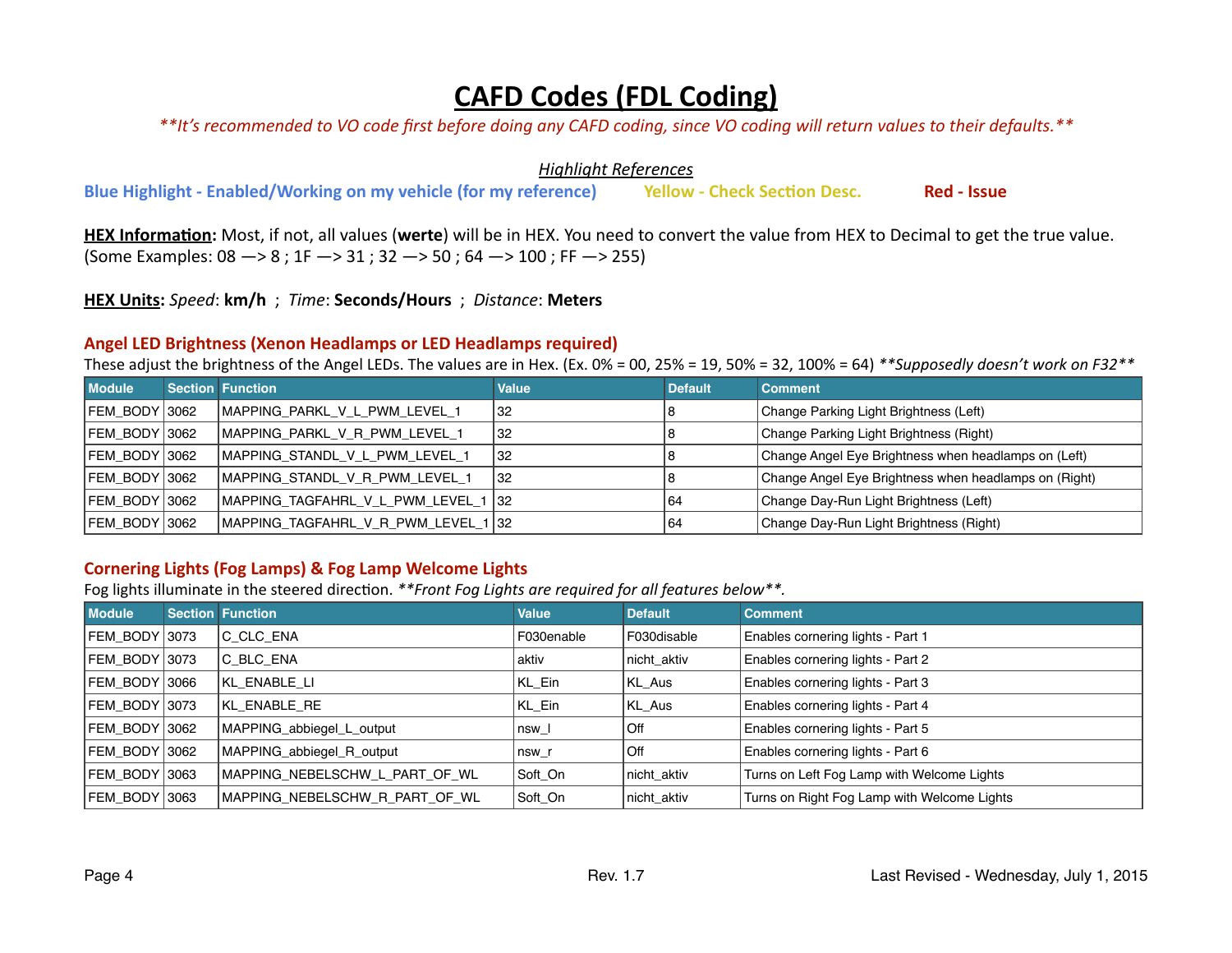## <span id="page-4-0"></span>Day-Running Lights & Activate Rear Fog Lamps

Rear Fog Lights require a working Rear Fog Light Button, which can be done by using the plastic piece in place of the button and breaking the plastic stopper inside the piece. No parts need to be bought.

| <b>Module</b> |       | <b>Section Function</b>               | <b>Value</b>                                | Value         | <b>Comment</b>                                                     |
|---------------|-------|---------------------------------------|---------------------------------------------|---------------|--------------------------------------------------------------------|
| HU NBT        | 3000  | Daydriving light                      | aktiv                                       | standard      | Shows Day-Running Lights option in iDrive Settings, in Lighting    |
| FEM BODY 3060 |       | <b>TFL MODUS</b>                      | Tfl_s (0, A) or Drl_s (0, A, P) $\vert$ Off |               | Enables Day-Running Lights. Letters: (0: Off, A: Auto, P: Parking) |
| <b>REM</b>    | 3062  | MAPPING TAGFAHRL H2 L OUTPUT   si 2 i |                                             | l off         | Turns On Left Tail-light (Inner Part) on with DRL                  |
| <b>REM</b>    | 3062  | MAPPING_TAGFAHRL_H2_R_OUTPUT   sl_2_r |                                             | l off         | Turns On Right Tail-light (Inner Part) on with DRL                 |
| <b>REM</b>    | 3062  | MAPPING TAGFAHRL H L OUTPUT           | Isl I                                       | l off         | Turns On Left Tail-light (Outer Part) on with DRL                  |
| <b>REM</b>    | 3062  | MAPPING_TAGFAHRL_H_R_OUTPUT           | lls r                                       | l off         | Turns On Right Tail-light (Outer Part) on with DRL                 |
| FEM BODY      | 13060 | <b>NSL Verbaut</b>                    | Verbaut                                     | Nitch Verbaut | Activate Rear Fog Lamp Switch - Part 1                             |
| <b>REM</b>    | 3063  | Mapping_Nebelschlussl_L_output        | $nsl_1$                                     | off           | Activate Rear-Left Fog Lamp - Part 2                               |
| <b>REM</b>    | 3063  | Mapping Nebelschlussl L Function      | nebelschlusslicht                           |               | nebelschlusslicht Activate Rear-Left Fog Lamp - Part 3             |
| <b>REM</b>    | 3063  | Mapping Nebelschlussl R output        | nsl_r                                       | off           | Activate Rear-Right Fog Lamp - Part 4                              |
| <b>REM</b>    | 3063  | Mapping Nebelschlussl R Function      | l nebelschlusslicht                         |               | nebelschlusslicht Activate Rear-Right Fog Lamp - Part 5            |

#### **Assorted Lighting Features**

\*\*Door handle illumination in Reverse is already active on vehicles equipped with Top-View Camera.

\*Translation for Auto Headlamp code: empfindlich (sensitive) ; sehr\_empfindlich (very sensitive) ; unempfindlich (insensitive) ; Tagfahrlicht (DRL)

| <b>Module</b>        | <b>Section Function</b>      | Value               | <b>Default</b>              | <b>Comment</b>                                                               |
|----------------------|------------------------------|---------------------|-----------------------------|------------------------------------------------------------------------------|
| <b>FEM BODY 3130</b> | RLS_DEF_FLC_SCHWELLWERT_SATZ | See Desc.           | "Normal"                    | Reduce the Automatic headlamp sensitivity. (Translation above)               |
| FEM BODY 3060        | BLINKZYKLEN ANZAHL TIPP      | werte $= X-1$       | werte $= 02$                | Change the triple blinker blinks to any amount. (Value is $XX + 1$ ).        |
| FEM BODY 3060        | ESS AKTIVIERBARER AUSGANG    | bremslicht blinkend | flachenvergroesserun        | Change Emergency brake light from Inner Brake Lights to Flashing Lights.     |
| FEM_BODY 3060        | ESS_AKTIVIERUNG_GESCHW       | User Value          | werte= $02(5 \text{ km/h})$ | Threshold Speed for Activating Emergency brake light                         |
| <b>FEM BODY 3063</b> | MAPPING SIDEMARKER L OUTPUT  | l off               | ∣fra_v_l                    | Turns off the left front side-marker. (The blinker is still active)          |
| <b>FEM BODY 3063</b> | MAPPING_SIDEMARKER_R_OUTPUT  | l off               | fra_v_r                     | Turns off the right front side-marker. (The blinker is still active)         |
| FEM BODY 3070        | OVT_BEI_RUECKFAHRLICHT       | aktiv               | nicht_aktiv                 | Door handle LEDs light up when engaged in Reverse                            |
| FEM_BODY 3050        | NSW_AUS_BEI_FL               | nicht_aktiv         | aktiv                       | Allows Fog Lights to remain on when high beams are active.                   |
| FEM BODY 3060        | NSW_EIN_AUF_LDS_STL          | aktiv               | nicht_aktiv                 | Allows Fog Lights to turn on while only parking lights are on.               |
| FEM_BODY 3070        | Ambiente_Helligkeit          | User Value          | 64                          | Brightness of Interior Ambient Lighting (Value is in HEX)                    |
| FEM_BODY   3070      | Ambiente Nachfuehrung        | nicht aktiv         | aktiv                       | Separates Ambient Light Level and Instrument Cluster Light Level             |
| FEM_BODY   3070      | IB_Einschalt_begr_lok        | User Value          | 8                           | The time the interior lights stay illuminated while locking (Value in HEX)   |
| FEM_BODY 3070        | IB_Einschalt_begr_ulok       | User Value          | 8                           | The time the interior lights stay illuminated while unlocking (Value in HEX) |
| FEM BODY 3070        | <b>WL HELLIGKEIT</b>         | User Value          | 64                          | <b>Brightness of Welcome Lights</b>                                          |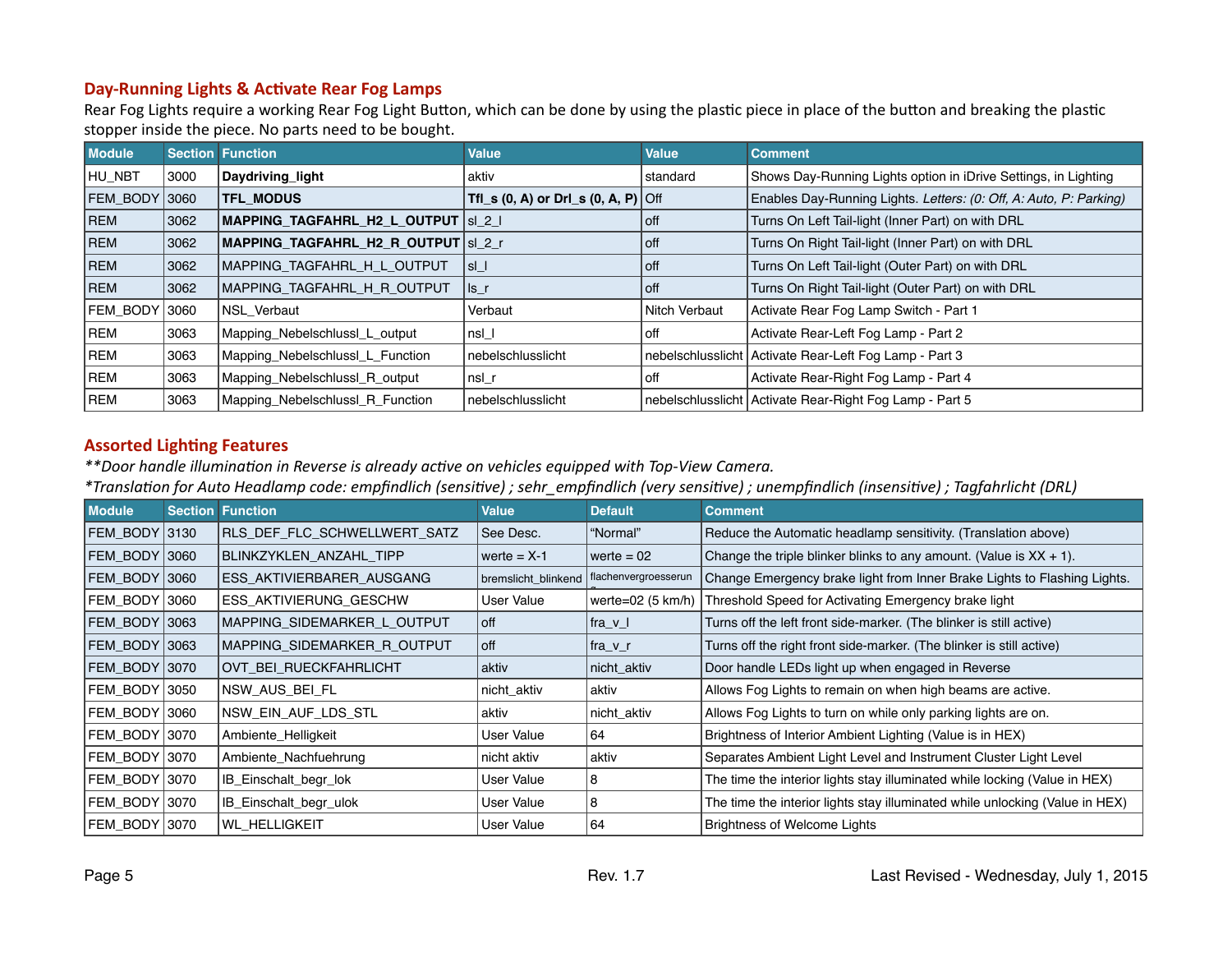#### <span id="page-5-0"></span>**LED Replacement Turn Signal Bulbs Activation**

With traditional turn signal bulbs, the F30 needs to check if the bulb is still alive and working every 4 minutes the vehicle is on, resulting in a very small pulse being sent to the light bulb, not enough to illuminate but enough to verify the bulb is present and working. With LED bulbs, this causes an actual flicker. These codes below remove the pulse monitoring and enables LED bulb recognition. *Recommended bulb*: CREE 30W XB-D5 LED

| <b>Module</b>   |      | <b>Section Function</b>  | <b>Value</b> | <b>Default</b> | <b>Comment</b>                                               |
|-----------------|------|--------------------------|--------------|----------------|--------------------------------------------------------------|
| <b>FEM BODY</b> | 3061 | FRA V L KALTUEBERWACHUNG | nicht aktiv  | aktiv          | Turns off Front-Left Turn Signal Bulb Cold Monitoring        |
| FEM BODY        | 3061 | FRA V L WARMUEBERWACHUNG | nicht aktiv  | aktiv          | Turns off Front-Left Turn Signal Bulb Warm Monitoring        |
| FEM BODY        | 3061 | FRA V L IS LED           | aktiv        | nicht aktiv    | Enables Front-Left LED bulb                                  |
| <b>FEM BODY</b> | 3061 | FRA_V_R_KALTUEBERWACHUNG | nicht aktiv  | aktiv          | Turns off Front-Right Turn Signal Bulb Cold Monitoring       |
| FEM BODY        | 3061 | FRA V R WARMUEBERWACHUNG | nicht_aktiv  | aktiv          | Turns off Front-Right Turn Signal Bulb Warm Monitoring       |
| FEM BODY        | 3061 | FRA V R IS LED           | aktiv        | nicht_aktiv    | Enables Front-Right LED bulb                                 |
| FEM BODY/REM    | 3061 | FRA H L KALTUEBERWACHUNG | nicht aktiv  | aktiv          | Turns off Rear-Left Turn Signal Bulb Cold Monitoring         |
| FEM BODY/REM    | 3061 | FRA H L WARMUEBERWACHUNG | nicht aktiv  | aktiv          | Turns off Rear-Left Turn Signal Bulb Warm Monitoring         |
| FEM BODY/REM    | 3061 | FRA_H_L_IS_LED           | aktiv        | nicht_aktiv    | Enables Rear-Left LED bulb **May cause Check Engine Light**  |
| FEM BODY/REM    | 3061 | FRA_H_R_KALTUEBERWACHUNG | nicht aktiv  | aktiv          | Turns off Rear-Right Turn Signal Bulb Cold Monitoring        |
| FEM BODY/REM    | 3061 | FRA H R WARMUEBERWACHUNG | nicht_aktiv  | aktiv          | Turns off Rear-Right Turn Signal Bulb Warm Monitoring        |
| FEM BODY/REM    | 3061 | FRA H R IS LED           | aktiv        | nicht aktiv    | Enables Rear-Right LED bulb **May cause Check Engine Light** |

#### **Instrument Cluster**

When testing Speed Correction turned off, it causes the speed to always be approximately 2 mph lower than Cruise Control set speed. Also, it's recommended not to set clock via GPS if equipped with BMW Online. \*\*6WA Cluster is the Extended Instrument Cluster\*\*

|            |       | <b>Module Section Function</b>             | Value        | <b>Default</b>        | <b>Comment</b>                                                                       |
|------------|-------|--------------------------------------------|--------------|-----------------------|--------------------------------------------------------------------------------------|
| KOMBI      | 3000  | <b>BC AUTORESET ZEIT</b>                   | User Choice  | 4h (werte $= 04$ )    | Trip Computer auto-reset time. Value in HEX for hours $(00 = 0$ hours, $FF = Never)$ |
| KOMBI      | 3000  | <b>BC DIGITAL V</b>                        | aktiv        | nicht aktiv           | Adds the vehicle's current speed to the BC cycle list (Displays on KOMBI screen)     |
| KOMBI      | 3000  | <b>BC V KORREKTUR</b>                      | nicht aktiv  | l aktiv               | Turns off speed correction and displays actual speed.                                |
| KOMBI      | 3000  | <b>BMW LOGO</b>                            | mpm          | ag                    | Changes KOMBI/HUD startup to M/// Performance. (Shows M550d on updated cars.)        |
| KOMBI      | 3000  | GPS_UHR (Intended for HU_CIC cars)   aktiv |              | nicht_aktiv           | Sets the clock via GPS signal. (Needs the clock to be within 2 min. of the GPS time) |
| KOMBI      | 3000  | MSA_VERFUEGBARANZEIGE_ENABLE   nicht_aktiv |              | aktiv                 | Enables/Disables the "Auto Start-Stop Off" notification in KOMBI                     |
| KOMBI      | 13007 | DIM NACHT EIN                              | werte $= FF$ | werte $=$ 32          | Changes orange night colors of KOMBI to be white at night (No Navi Night Switch too) |
| KOMBI      | 3000  | FDS MENUE TEXT 1/2/3/4                     | menue_3      | menue_4               | Enables Image of Sport + on KOMBI                                                    |
| KOMBI      | 3000  | FDS MENUE SIGNAL 1/2/3/4                   | menue_3      | menue_4               | Enables Image of Sport + on KOMBI                                                    |
| KOMBI      | 3003  | <b>SLD ENABLE</b>                          | aktiv        | nicht aktiv           | Enables LIM Function. (Cruise Control 'Set' button acts as 'LIM' button) (Part 1)    |
| <b>ICM</b> | 3000  | <b>SLD Funktion</b>                        | aktiv        | nicht aktiv           | Enables LIM Function. (Cruise Control 'Set' button acts as 'LIM' button) (Part 2)    |
| <b>ICM</b> | 3000  | C_Umschaltung_ACC_DCC                      | zugelassen   | unterdruecken         | Enables LIM Function. (Cruise Control 'Set' button acts as 'LIM' button) (Part 3)    |
| <b>ICM</b> | 3000  | LDM SET Taste                              | nur SET O    | SET_und_aktivieren_IO | Enables LIM Function. (Cruise Control 'Set' button acts as 'LIM' button) (Part 4)    |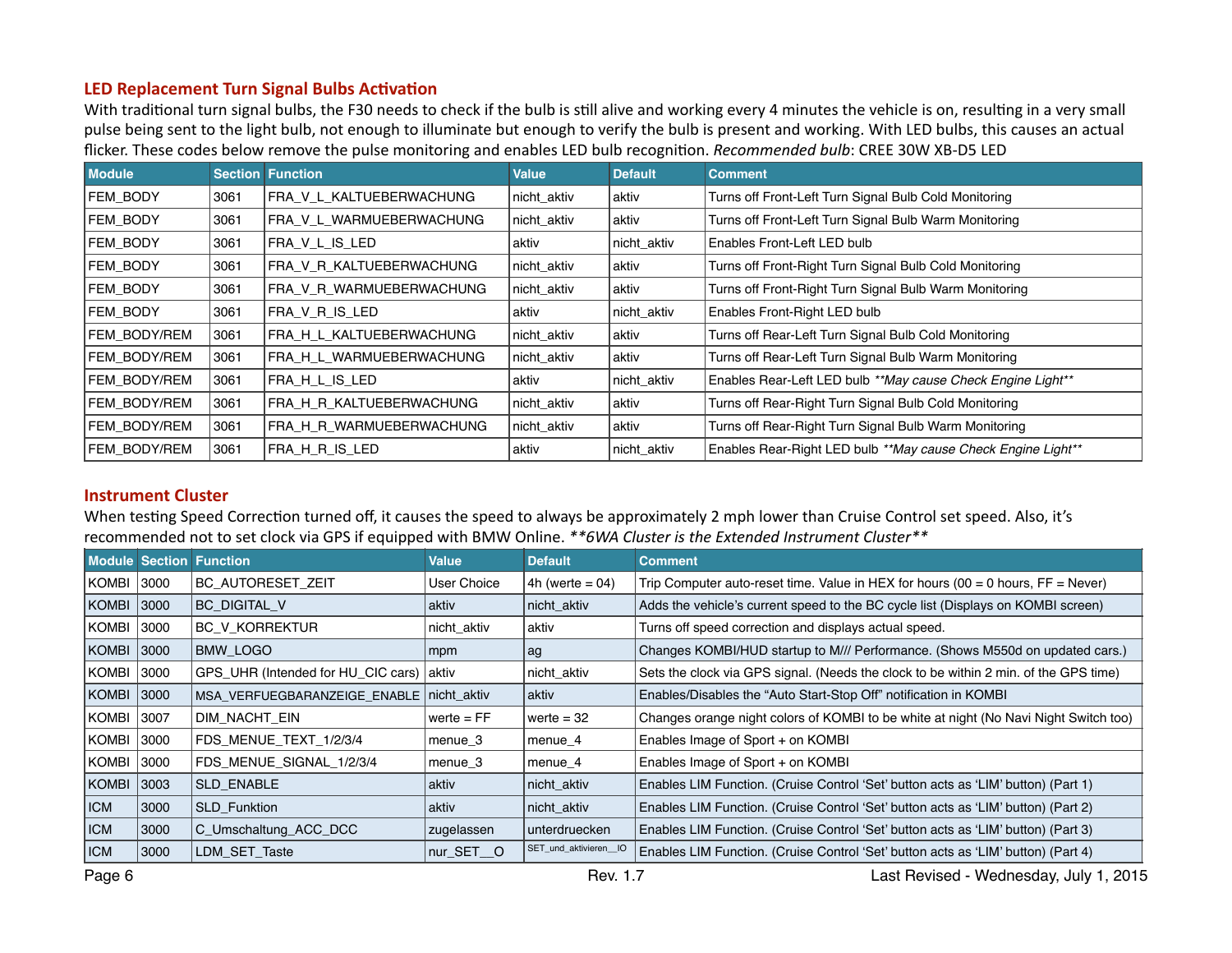#### <span id="page-6-0"></span>**Safety Features & Precautions**

Specific coding options for seatbelt chimes/reminders and safety disclaimers in iDrive. \*\*Do not set Active Blind Spot below 20 km/h\*\*

| <b>Module</b> |      | <b>Section Function</b>                       | Value                       | <b>Default</b>   | <b>Comment</b>                                             |
|---------------|------|-----------------------------------------------|-----------------------------|------------------|------------------------------------------------------------|
| HU CIC/NBT    | 3001 | LEGAL DISCLAIMER TIME                         | kein_ld                     | Id_mit_timeout   | Removes iDrive Initial Disclaimer                          |
| HU CIC/NBT    | 3001 | MACRO CAM LEGALDISCLAIMER                     | kein_ld                     | Id_mit_timeout   | Removes disclaimer for all cameras and PDC                 |
| <b>KAFAS</b>  | 3000 | ROAD_EDGE_WARNING_ENABLED                     | aktiv                       | nicht aktiv      | Add grass and curb detection to Lane Departure             |
| <b>ICM</b>    | 3000 | C_ZSW_Aktivierunggeschwindigkeit_Funktion_low | $ 20$ kmh                   | 50_kmh           | <b>Change Active Blind Spot Activation Speed.</b>          |
| <b>ACSM</b>   | 3001 | <b>GWF SBR WARNDAUER</b>                      | Werte = $01$ (for 1 second) | Werte=5A         | Duration of the Seatbelt Reminder warnings (typically 90s) |
| ACSM          | 3000 | Gurtzustandsanzeige Beifahrer GWF GZA BF      | nicht_aktiv / Werte=00      | aktiv / Werte=01 | Disable seat belt status display - passenger               |
| ACSM          | 3000 | Gurtzustandsanzeige Fahrer GWF GZA FA         | nicht aktiv / Werte=00      | aktiv / Werte=01 | Disable seat belt status display - driver                  |
| <b>ACSM</b>   | 3000 | SBR_BF_GWF_SBR_BF                             | nicht aktiv / Werte=00      | aktiv / Werte=01 | Disable seat belt reminder - passenger                     |
| <b>ACSM</b>   | 3000 | SBR_FA_GWF_SBR_FA                             | nicht aktiv / Werte=00      | aktiv / Werte=01 | Disable seat belt reminder - driver                        |
| ACSM          | 3000 | SeatBeltReminder SBR Beifahrer                | nicht aktiv / Werte=00      | aktiv / Werte=01 | Disable seat belt reminder - passenger                     |
| ACSM          | 3000 | SeatBeltReminder SBR Fahrer                   | nicht aktiv / Werte=00      | aktiv / Werte=01 | Disable seat belt reminder - driver                        |
| ACSM          | 3000 | SBR_PreWarning_Beifahrer / SPW_BF             | nicht aktiv / Werte=00      | aktiv / Werte=01 | Disable sound on disconnect SB - passenger                 |
| <b>ACSM</b>   | 3000 | SBR_PreWarning_Fahrer / SPW_FA                | nicht aktiv / Werte=00      | aktiv / Werte=01 | Disable sound on disconnect SB - driver                    |
| <b>ACSM</b>   | 3000 | Initialwarnung_GWF_IW                         | nicht aktiv / Werte=00      | aktiv / Werte=01 | Disable initial 3 chime seatbelt warning                   |

## **Vehicle Drivetrain Features, Sport Features, & Active Sound Design**

\*\*Active Sound Design (ASD) is only available on 2014+ F3x, all N20 engines and some N55 engines. If you see the ECU, you can modify it.\*\* **ASD Choices:** F010 + S63B44 = (M5/M6 Sound) ; F080 + S55B30 = (M3/M4 Sound) ; F030 + N26B20 = (328i/428i Sound) ; F020/F021 + S63B44 = (ASD Off)

| <b>Module</b> |      | <b>Section Function</b>                   | <b>Value</b>                  | <b>Default</b> | <b>Comment</b>                                                                    |
|---------------|------|-------------------------------------------|-------------------------------|----------------|-----------------------------------------------------------------------------------|
| <b>ASD</b>    | 3000 | <b>Model Range</b>                        | <b>See Above</b>              | <b>F030</b>    | Change Active Sound Design (Part 1) ** See above desc.**                          |
| <b>ASD</b>    | 3000 | <b>Engine</b>                             | <b>See Above</b>              | <b>N26B20</b>  | Change Active Sound Design (Part 2) ** See above desc.**                          |
| EGS           | 3000 | Applikation_LC / LC                       | aktiv                         | nicht_aktiv    | Enable Launch Control (Sport Auto Tranny Required [In VO Coding])                 |
| FEM BODY 3023 |      | TCM MSA DEFAULT OFF                       | aktiv                         | nicht aktiv    | Auto-Start-Stop set to 'Off' at every startup                                     |
| FEM BODY 3023 |      | TCM MSA MEMORY                            | aktiv                         | nicht_aktiv    | Auto-Start-Stop remembers if set to 'On' or 'Off' from previous shutdown          |
| HU CIC        | 3000 | EFF DYN SPORT CID                         | aktiv                         | nicht_aktiv    | Enables Sports Displays on non-Navi iDrive. (Doesn't work for diesel.)            |
| HU_CIC        | 3000 | EFF DYN SPORT UNIT                        | aktiv                         | nicht aktiv    | Adds Sports Display units in the Language/Units settings menu                     |
| <b>HU NBT</b> | 3000 | Macro fds                                 | popup_and_config   popup_only |                | Configure sport mode in iDrive (Part 1)                                           |
| <b>ICM</b>    | 3000 | ICMKOD_B_SPORTINDIVIDUALISIERBAR ein (01) |                               | aus (00)       | Configure sport mode in iDrive (Part 2) (Optional for HU_CIC)                     |
| <b>ICM</b>    | 3000 | C Abstandsstufe init                      | Stufe 1                       | Stufe 4        | The initial following distance for Active Cruise Control is the closest distance. |
| <b>ICM</b>    | 3000 | ICMKOD B InitEco                          | verbaut                       |                | nicht_verbaut The vehicle will start in drive mode Eco Pro every startup.         |
| <b>ICM</b>    | 3000 | ICMKOD B SPORTLENKUNG                     | aktiv                         | nicht_aktiv    | Enables Sport+ mode (Not Necessary with Sport Auto Tranny)                        |
| <b>KOMBI</b>  | 3000 | R GANG AKUSTIK ENABLE                     | aktiv                         | nicht_aktiv    | Enables the Reverse Gear Gong (Chime) Noise for Japan. (Very Annoying)            |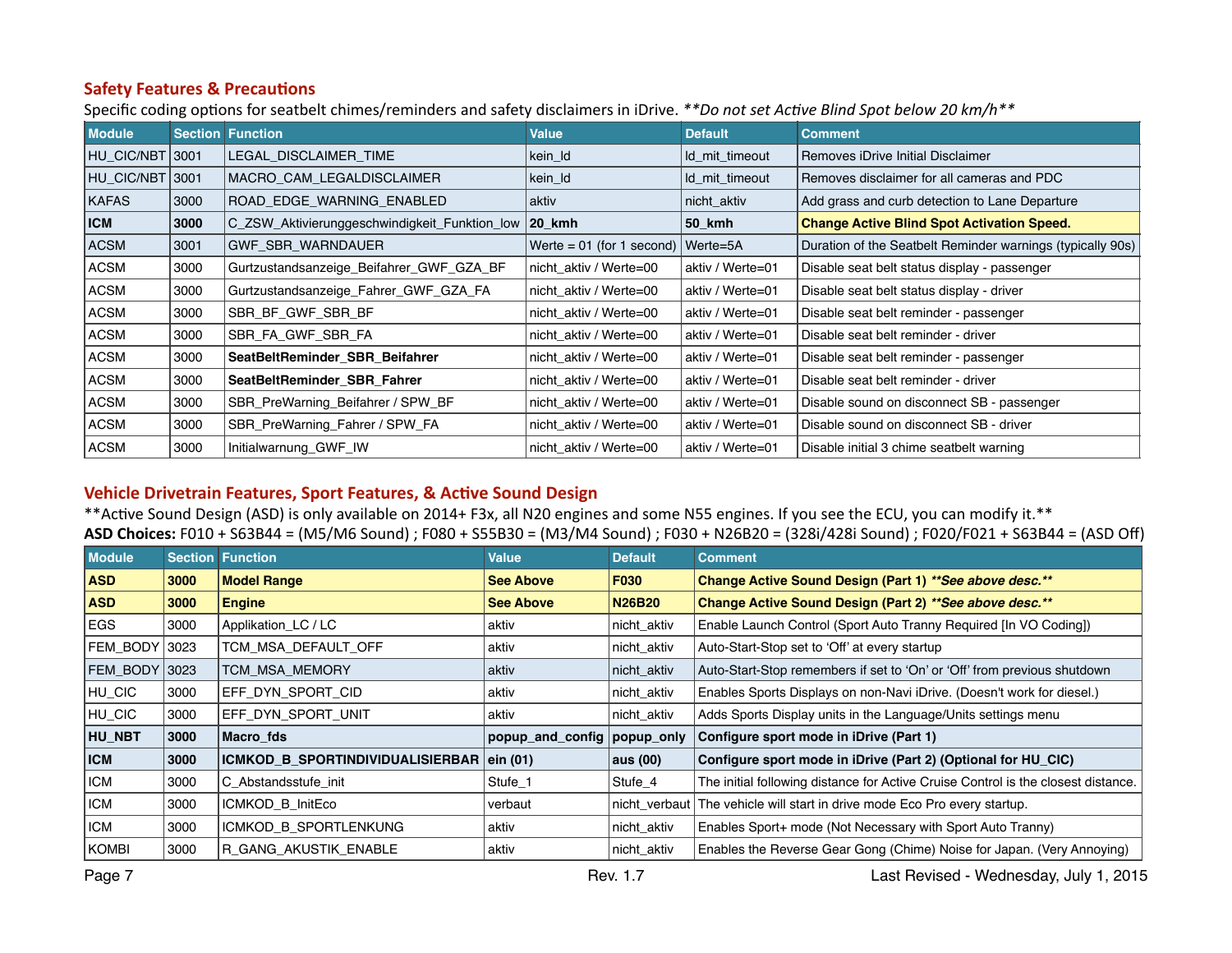#### <span id="page-7-0"></span>**General Locking/Window Features & Convenience Features**

Opening/Closing via Comfort Access not included because it's already enabled by default. \*\*HKFM codes are F31 (sports wagon). 20 minutes till active.\*\* *\*\*ASP\_MAX\_GESCHWINDIGKEIT\_BEIKLAPPEN requires ASP\_GESCHWINDIGKEIT\_AUTO\_AUSKLAPPEN to be same or higher value.\*\**  \*\*Some cars with MEMORY\_OFF enabled may always have the A/C defaulted to Off at each startup. Car reaction may vary.\*\*

| <b>Module</b>        |      | <b>Section Function</b>                | <b>Value</b>      | <b>Default</b>    | <b>Comment</b>                                                                           |
|----------------------|------|----------------------------------------|-------------------|-------------------|------------------------------------------------------------------------------------------|
| FEM BODY 3040        |      | CLM_UNLOCK_KL15OFF_AFTER_PIA_AUTO_LOCK | aktiv             | nicht aktiv       | If Auto-Lock is enabled, then all doors will unlock at ignition shutoff.                 |
| FEM_BODY 3050        |      | FH_TUERAUF_STOP_MAUT                   | nicht_aktiv       | aktiv             | Allows the front windows to be rolled up while the door is opened.                       |
| <b>REM</b>           | 3050 | FH_TUERAUF_STOP_MAUT                   | nicht_aktiv       | aktiv             | Allows the rear windows to be rolled up while the door is opened.                        |
| <b>FEM BODY 3053</b> |      | <b>KOMFORT OEFFNEN</b>                 | werte $= 0A$      | werte $= 0F$      | Delay time to activate Comfort Opening via Key Fob or CA. (HEX)                          |
| <b>FEM_BODY 3053</b> |      | <b>KOMFORT OEFF HINTEN</b>             | <b>User Value</b> | werte $= 05$      | <b>Comfort Opening: Delay between Front and Rear windows</b>                             |
| <b>FEM BODY 3053</b> |      | <b>KOMFORT OEFF SHD</b>                | <b>User Value</b> | werte $= 23$      | Comfort Opening: Delay between the Rear windows and Moon Roof                            |
| FEM_BODY 3053        |      | KOMFORT SCHLIESSEN                     | werte $= 00$      | werte $=$ $0F$    | Delay time to activate Convenience Closing via Key Fob or CA. (HEX)                      |
| <b>FEM BODY 3053</b> |      | KOMFORT_SCHL_VORNE                     | <b>User Value</b> | werte $= 05$      | <b>Convenience Closing: Delay between Front and Rear windows</b>                         |
| <b>FEM BODY 3053</b> |      | KOMFORT_SCHL_SHD                       | <b>User Value</b> | werte $= 23$      | Convenience Closing: Delay between the Front windows and Moon Roof                       |
| FEM_BODY 3053        |      | KOMFORTOEFFNUNG FB                     | aktiv             | nicht aktiv       | Open Windows/Fold Mirrors when holding Unlock on Key Fob.                                |
| FEM_BODY 3053        |      | KOMFORTSCHLIESSUNG_FB                  | aktiv             | nicht aktiv       | Close Windows/Fold Mirrors when holding lock on Key Fob.                                 |
| FEM_BODY 3110        |      | ASP_AUSKLAPPEN_NACH_KOMFORTSCHLIESSEN  | <b>aktiv</b>      | nicht aktiv       | Unfold Mirrors on vehicle unlock via Key Fob or Comfort Access.                          |
| FEM_BODY 3110        |      | ASP_BEIKLAPPEN_BEI_KOMFORTSCHLIESSEN   | aktiv             | nicht_aktiv       | Fold Mirrors when holding lock on Key Fob or Comfort Access.                             |
| FEM BODY 3110        |      | ASP_GESCHWINDIGKEIT_AUTO_AUSKLAPPEN    | 14 (20km/h)       |                   | 28 (40km/h) Changes the speed at which the side mirrors will auto-unfold. (Value in HEX) |
| FEM_BODY 3110        |      | ASP MAX GESCHWINDIGKEIT BEIKLAPPEN     | FF (255km)        |                   | 14 (20km/h)   Max speed the mirrors will fold. (Value in HEX)                            |
| FEM_BODY 3040        |      | CLM_TIME_PIA_LOCK_AT_TIMEOUT           | 0C (120 s)        | <b>User Value</b> | Time before it auto-locks the car when no doors have been opened. (10s units)            |
| FEM BODY             | 3060 | QUITTBLK_ENTSCHAERFEN_ANZAHL           | $werte = X-1$     | werte=02          | Number of turn signal flashes when unlocking. (Value is Number of flashes - 1)           |
| FEM_BODY 3060        |      | QUITTBLK_SICHERN_ANZAHL                | werte=X-1         | werte=01          | Number of turn signal flashes when locking. (Value is Number of flashes - 1)             |
| FEM BODY 3020        |      | TCM_LOGIC_R_OFF_DOOR                   | aktiv             | nicht_aktiv       | Turns off radio and navigation when the driver door is opened.                           |
| FEM_BODY 3040        |      | CLM_TIMEOUT_HK_SMO                     | wert_01           | wert_04           | Change the Comfort Access trunk opening delay. (HEX value by 0.1 secs)                   |
| FEM_BODY             | 3040 | CLM_SMO_INDICATOR                      | nicht aktiv       | aktiv             | Turn off taillight flashing when opening trunk via Comfort Access.                       |
| <b>HKFM</b>          | 3010 | <b>SCH FBD</b>                         | aktiv             | nicht_aktiv       | Button on key fob will be enabled to CLOSE the trunk                                     |
| <b>HKFM</b>          | 3010 | <b>SCH_TOEHKI</b>                      | aktiv             | nicht_aktiv       | Button on driver-side will be enabled to CLOSE the trunk                                 |
| <b>HKFM</b>          | 3010 | TASTER_FBD                             | aktiv             | nicht_aktiv       | Required for SCH_FBD and SCH_TOEHKI to work.                                             |
| <b>IHKA</b>          | 3002 | MEMORY_OFF                             | aktiv             | nicht_aktiv       | Air Conditioning will remember if 'Off' or 'On' from previous shutdown.                  |
| <b>IHKA</b>          | 3003 | MEMORY_UMLUFT                          | aktiv             | nicht_aktiv       | Remember Air Re-Circulation Setting from previous shutdown.                              |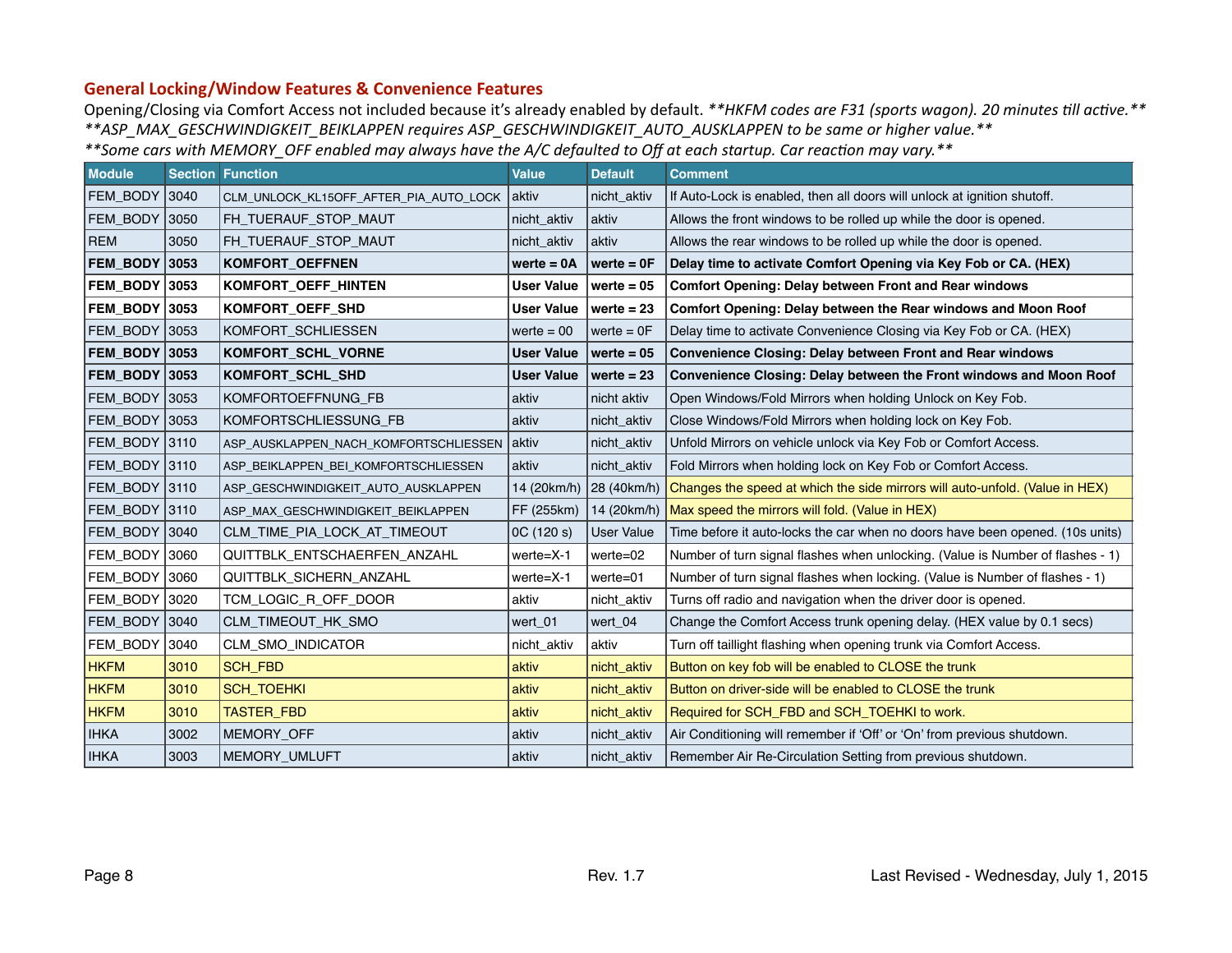#### <span id="page-8-0"></span>**iDrive Features**

These are features that vary between all the iDrive functions (Vehicle Status, Navigation, Sound Settings, etc.) grouped by relativity. \*\*Note: CMB\_MEDIA codes may or may not be under the HU\_NBT module, since the combox is integrated in HU\_NBT.

\*\*Not all HU\_CIC codes will work properly for HU\_NBT and vice-versa, so if it's not labeled for your equipped head unit, there is no quarantee it will work.

| <b>Module</b> |      | <b>Section Function</b>             | <b>Value</b>       | <b>Default</b>       | <b>Comment</b>                                                                    |
|---------------|------|-------------------------------------|--------------------|----------------------|-----------------------------------------------------------------------------------|
| CMB MEDIA     | 3001 | INBAND_RINGING (in HU_NBT)          | aktiv              | nicht aktiv          | Plays ringtone streamed from cell phone (Works on iPhone, not Android)            |
| CMB MEDIA     | 3006 | MY INFO SUPPORTED POIS              | <b>User Value</b>  | wert 25              | Max amount of messages/addresses stored in vehicle, max 50 (HU CIC only)          |
| CMB MEDIA     | 3000 | SYS EIN AUS                         | aktiv              | nicht aktiv          | <b>Enables Basic Voice Recognition</b>                                            |
| CMB_MEDIA     | 3001 | <b>RINGTONE</b>                     | <b>User Choice</b> | ring_tone2           | Set the Ring Tone (if no Inband Ringing is set)                                   |
| HU_CIC        | 3000 | ACOUSTICAL_LOCK_CONFIRM             | aktiv              | nicht_aktiv          | Adds iDrive setting to turn on/off the audible confirmation when Alarm is armed.  |
| HU_CIC        | 3000 | LOGIC7_SYMBOL                       | nicht_aktiv        | aktiv                | Removes L7 Logo from Tone (Sound) Menu                                            |
| HU_CIC        | 3001 | RDC_SAFETY                          | aktiv              | nicht_aktiv          | Add Tire Pressure and Individual Tire Temperature to the TPMS display             |
| HU_CIC        | 3002 | RADIO_WEATHERBAND                   | aktiv              | nicht_aktiv          | Adds Weatherband radio (NOAA in the US) to the Radio Sources                      |
| HU_CIC        | 3000 | ENTWICKLER_MENUE                    | aktiv              | nicht_aktiv          | Adds Developer Menu to Settings. (Shows Build/Date/Versions/etc)                  |
| HU_CIC        | 3001 | AREA_CODE_DVD                       | <b>User Choice</b> | <b>Country Value</b> | Changes DVD Region Code (WARNING: This will lock in after approx. 7 changes.)     |
| HU_CIC        | 3000 | NAVI_FUELSTOP_PROPOSAL              | activ              | nicht_activ          | Proposes a suggested Fuel Stop in a Route when it believe it will run out of gas. |
| HU_CIC        | 3000 | PIM_Macro                           | activ              | nicht_activ          | Alternative to getting Office to show up (Unknown on HU_NBT)                      |
| HU_CIC        | 3002 | <b>VOL MAX ON</b>                   | 32                 | 19                   | Allows volume level to be retained up to 100% rather than startup on 25%.         |
| HU_NBT        | 3003 | PIM_Driving_Text                    | Whole_text         | up_to_three_lines    | Displays an entire text (SMS) message on iDrive rather than three lines           |
| HU_NBT        | 3003 | CONTACTS NAVI SEPARATED             | activ              | nicht_aktiv          | iDrive Contacts separated from Phone contacts (Office only shows iDrive ones)     |
| HU_NBT        | 3000 | <b>VOLUME POPUP DISPLAY</b>         | aktiv              | nicht_aktiv          | Show volume level on screen when adjusting                                        |
| HU_NBT        | 3002 | SOUND SIGNAL SET                    | 03 BMW i           | 00 BMW               | Changes notification chime (gong) from BMW to BMW i, Mini, and Rolls Royce        |
| HU_NBT        | 3001 | STARTUP TYPE                        | black/splash       | animation            | Changes HU NBT Startup Screen between Animation, Splash Screen, or blank.         |
| HU_NBT        | 3001 | STARTUP_EMBLEM                      | variant_01         | variant <sub>0</sub> | Change iDrive Startup Animation. (Selections below table)                         |
| HU_NBT        | 3000 | M_VEHICLE                           | activ              | nicht_aktiv          | Changes the Gauges in Sports Display from BMW Amber to Red & Silver               |
| HU_NBT        | 3000 | <b>ROUTE_FLIGHT</b>                 | aktiv              | nicht_aktiv          | Makes the route simulator available under new menu "Route preview" - Part 1       |
| HU_NBT        | 3000 | NAVI_SCROLLING_ALONG_ROUTE          | aktiv              | nicht_aktiv          | Makes the route simulator available under new menu "Route preview" - Part 2       |
| HU_NBT        | 3000 | <b>NAVI ROAD PREVIEW</b>            | aktiv              | nicht_aktiv          | Enables 'Route Info' (Turn-by-Turn list of route)                                 |
| HU_NBT        | 3001 | NAVI_TRIP_IMPORT                    | aktiv              | nicht_aktiv          | Enables importing a trip into Navigation via USB Drive                            |
| HU_NBT        | 3003 | CE_DEVICE_SPEECH_RECONGNITION aktiv |                    | nicht_aktiv          | Activates Siri Eyes-Free Button (Hold down voice recognition button)              |
| HU_NBT        | 3000 | BASIS_KOMBI_MMI_LIST                | aktiv              | nicht_aktiv          | Option to allow watch next track on Basic Kombi with a retrofitted HU_NBT         |
| HU_NBT        | 3000 | LANGUAGE_ENGLISH_UK                 | master             | nicht_aktiv          | Changes Navigation Voice from English to British English - Part 1                 |
| HU_NBT        | 3000 | LANGUAGE_ENGLISH_US                 | nicht aktiv        | master               | Changes Navigation Voice from English to British English - Part 2                 |

STARTUP EMBLEMS: variant\_0, variant\_2, and variant\_6 - BMW Connected Drive ; variant\_1 - ///M ; variant\_3 - BMW i ; variant\_4 - Mini ; variant\_5 - Rolls Royce ; variant\_7 - BMW White Startup ; variant\_8 - BMW Brown Startup ; variant\_9 - BMW Merry Christmas and Happy New Year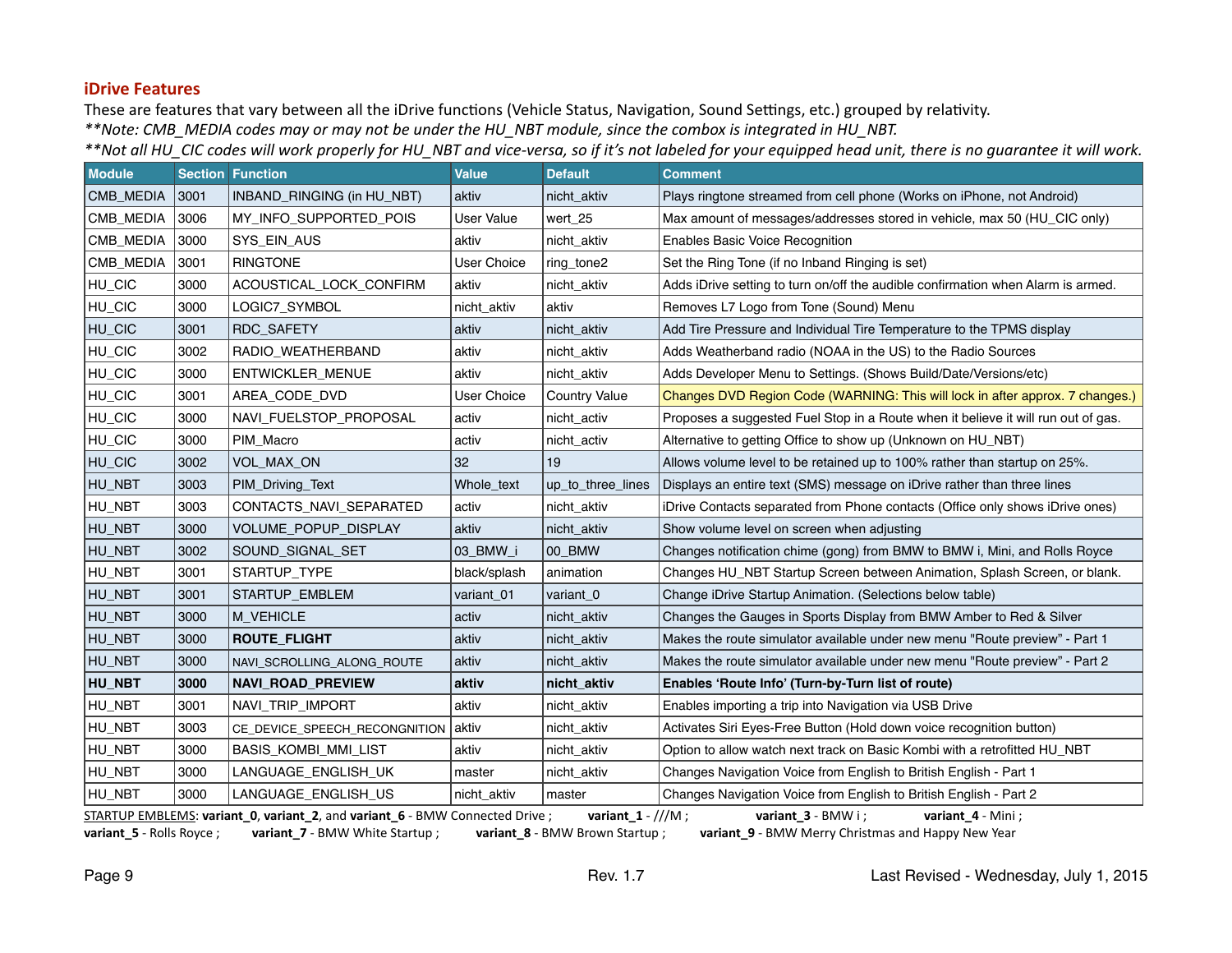#### <span id="page-9-0"></span>Video In Motion & Playback Features, Owner's Manual in Motion, and Camera in Motion

Video in Motion is NOT available on HU\_ENTRY. You must have HU\_CIC or HU\_NBT. \*USB Video playback should already be enabled in HU\_NBT.

| <b>Module</b>  |      | <b>Section Function</b>               | <b>Value</b>         | <b>Default</b> | <b>Comment</b>                                                                              |
|----------------|------|---------------------------------------|----------------------|----------------|---------------------------------------------------------------------------------------------|
| HU_CIC         | 3000 | SPEEDLOCK X KMH MAX                   |                      |                | werte = $FF$ werte = 03   Disable DVD/USB Video Speedlock - Part 1 (HU_CIC and HU_NBT)      |
| HU_CIC         | 3000 | SPEEDLOCK X KMH MIN                   |                      |                | werte = $FF$ werte = 03 Disable DVD/USB Video Speedlock - Part 2 (HU CIC and HU NBT)        |
| HU_CIC         | 3000 | VIDEO NUR MIT HANDBREMSE              | nicht_aktiv aktiv    |                | Removes 'Park' and handbrake requirement to watch Videos - Part 3 (HU CIC only)             |
| HU_NBT         | 3000 | VIDEO_FRONT_LOCKED                    | $nicht\_aktiv$ aktiv |                | Removes Front Lock (Needed with VIDEO_HANDBRAKE) - Part 4 (HU_NBT only)                     |
| HU_NBT         | 3000 | <b>VIDEO HANDBRAKE</b>                | nicht aktiv aktiv    |                | Removes requirement for handbrake to watch videos - Part 5 (HU_NBT only)                    |
| HU_NBT         | 3000 | <b>VIDEO SPEEDLOCK CONDITION</b>      | none                 | —              | Removes speed requirement to watch videos - Part 6 (HU_NBT only)                            |
| HU_NBT         | 3000 | SERVICES MESSAGES SPEEDLOCK CONDITION | none                 |                | Removes speed requirement to read service messages - Part 7 (HU NBT only)                   |
| HU_NBT         | 3000 | OFFICE_MESSAGES_SPEEDLOCK_CONDITION   | none                 |                | Removes speed requirement to read office messages - Part 8 (HU_NBT only)                    |
| HU_NBT         | 3003 | API_USB_VIDEO                         | both                 | none           | Enable Video Playback via USB (.avi, .mp4, .mkv, .m4v, etc.)                                |
| HU_NBT         | 3000 | ENT MC VIDEO SUPPORT                  | aktiv                | nicht aktiv    | Enable MC Video playback (Saving videos to internal HD does not work)                       |
| HU_NBT         | 3000 | ENT CODEC XVID                        | aktiv                |                | nicht aktiv Enable XVID codec for USB videos                                                |
| HU_NBT         | 3000 | ENT_CODEC_XVCD                        | aktiv                |                | nicht aktiv Enable XVCD codec for USB videos                                                |
| HU_NBT         | 3000 | ENT_CODEC_OGG                         | aktiv                |                | nicht_aktiv Enable OGG codec during video playback                                          |
| HU_NBT         | 3000 | ENT_VIDEO_HMI                         | aktiv                |                | nicht_aktiv   Enables the 'DVD Menu' button when watching a DVD                             |
| HU_NBT         | 3000 | SL06_IBA_1                            | nicht aktiv          | aktiv          | Owner's Manual in Motion - Part 1 (Only tested with HU NBT, not sure about HU CIC)          |
| HU_NBT         | 3000 | SL07_IBA_2                            | nicht_aktiv aktiv    |                | Owner's Manual in Motion - Part 2 (Only tested with HU_NBT, not sure about HU_CIC)          |
| HU_NBT         | 3000 | <b>SL21_IBA_3</b>                     | nicht_aktiv aktiv    |                | Owner's Manual in Motion - Part 3 (Only tested with HU_NBT, not sure about HU_CIC)          |
| <b>REM/PMA</b> |      | V SCHWELLE 1                          |                      |                | werte = FF werte = 24 The speed when it auto disables top camera view (FF = 255 km/h)       |
| <b>REM/PMA</b> |      | V_SCHWELLE_2                          |                      |                | werte = FF werte = $OF$ The speed when it auto disables rear camera view (FF = 255 km/h)    |
| <b>REM/PMA</b> |      | <b>D SCHWELLE 1</b>                   |                      |                | werte = FF werte = 32 The distance when it auto disables top camera view (FF = 255 meters)  |
| <b>REM/PMA</b> |      | <b>D SCHWELLE 2</b>                   |                      |                | werte = FF werte = 0A The distance when it auto disables rear camera view (FF = 255 meters) |
| <b>TRSVC</b>   | 3000 | SV Activate Speed Limit               |                      |                | werte = $FF$ werte = $OF$ Activate Side View Camera at any speed - Part 1                   |
| <b>TRSVC</b>   | 3000 | SV_Deactivate_Speed_Limit             |                      |                | werte = $FF$ werte = $OF$ Activate Side View Camera at any speed - Part 2                   |

## **Advanced Real-Time Traffic Information Activation**

To actively change routes based on Traffic, enable Traffic Info under Options in Navigation and enable Dynamic Guidance in Route Preferences.

|               | <b>Module Section Function</b> | <b>Value</b> | <b>Default</b> | <b>Comment</b>                    |
|---------------|--------------------------------|--------------|----------------|-----------------------------------|
| HU CIC 3000   | NAVI TRAFFIC INFO MAP          | aktiv        | nicht aktiv    | l Real-Time Traffic Info - Part 1 |
| HU CIC 3002   | ITI CA TMC                     | aktiv        | Inicht aktiv   | l Real-Time Traffic Info - Part 2 |
| HU CIC 3002   | <b>ITI VINFO</b>               | aktiv        | Inicht aktiv   | l Real-Time Traffic Info - Part 3 |
| HU CIC 3002   | <b>TI TMC REGIONAL</b>         | aktiv        | Inicht aktiv   | l Real-Time Traffic Info - Part 4 |
| HU_CIC   3002 | TI FALLBACK DISABLED           | aktiv        | Inicht aktiv   | l Real-Time Traffic Info - Part 5 |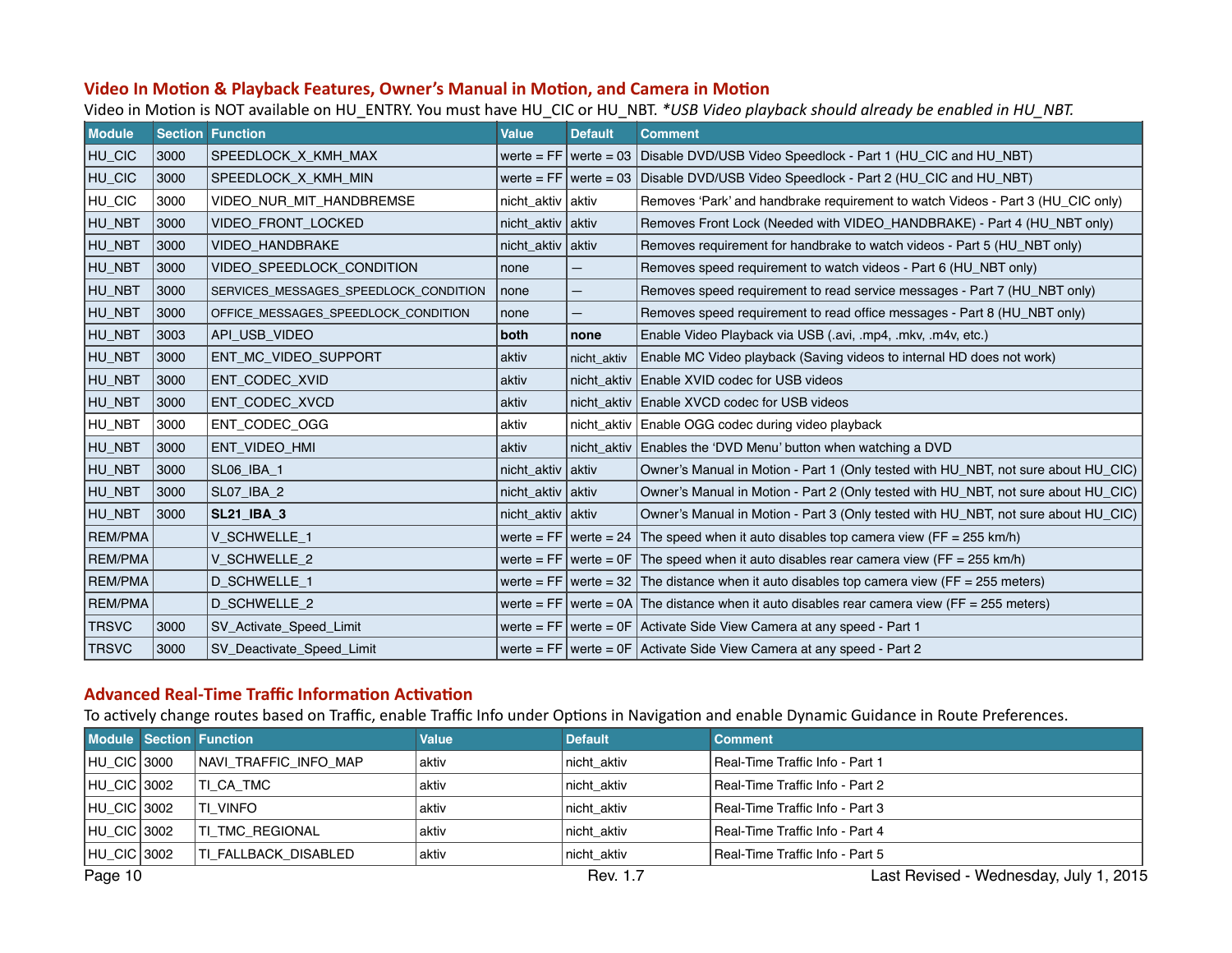#### <span id="page-10-0"></span>**Heads-Up Display**

\*\*Most of the Heads-Up Display functions are already active in the 2013+ F30/F32s.\*\*

| <b>Module</b> |      | <b>Section Function</b>      | <b>Value</b> | <b>Default</b> | <b>Comment</b>                                                                     |
|---------------|------|------------------------------|--------------|----------------|------------------------------------------------------------------------------------|
| HU NBT 3000   |      | JUNCTION VIEW HUD            | activ        | nicht aktiv    | Displays the HWY Junction Images on HUD **Works if updated. Minor visual errors.** |
| HU CIC        | 3000 | <b>HUD ENTERTAINMENTLIST</b> | aktiv        | nicht_aktiv    | Adds checkbox Heads Up Display Settings for "Entertainment/Telephone"              |
| HU CIC        | 3000 | <b>HUD DISTANCE INFO</b>     | aktiv        | nicht aktiv    | Shows Active Cruise Control iBrake Distance in HUD (Part 1)                        |
| KOMBI         | 3008 | HUD PIA IBRAKE               | aktiv        | ∣nicht_aktiv   | Shows Active Cruise Control iBrake Distance in HUD (Part 2)                        |
| KOMBI         | 3000 | <b>IBRAKE_ABSTAND_ENABLE</b> | aktiv        | ∣nicht_aktiv   | Shows Active Cruise Control iBrake Distance in HUD (Part 3)                        |
| <b>KOMBI</b>  | 3000 | HUD_ENTERTAINMENT_ENABLE     | aktiv        | nicht aktiv    | <b>Enable Entertainment Menu in HUD</b>                                            |
| <b>KOMBI</b>  | 3000 | HUD_TELEFONANRUF_ENABLE      | aktiv        | nicht aktiv    | Enables Telephone Recent Call List in HUD                                          |
| <b>KOMBI</b>  | 3000 | HUD SPRACHEINGABE ENABLE     | aktiv        | nicht_aktiv    | <b>Displays Voice Command in HUD</b>                                               |
| KOMBI         | 3000 | HUD START UP SCREEN ANZ ZEIT | User Value   |                | Change HUD Startup Screen Time to be fast or slower. (Value in seconds)            |

#### **BMW Live Enabling**

Once BMW Live is enabled, you can tether your phone data to your vehicle to use the in-vehicle internet browser and BMW Live Access. However, you will lose the ability to do Online Searches in Navigation and BMW Online Services. \*\*Not a recommended if your car includes BMW Online/Assist\*\*

|                    | Module Section Function | <b>Value</b>           | <b>Default</b> | <b>Comment</b>           |
|--------------------|-------------------------|------------------------|----------------|--------------------------|
| HU CIC 3000        | CONNECTED DRIVE         | aktiv                  | nicht aktiv    | Enable BMW Live - Part 1 |
| HU CIC 3000        | ONLINE BROWSER LIVE     | aktiv                  | nicht aktiv    | Enable BMW Live - Part 2 |
| HU CIC 3003        | ONLINE BROWSER          | nur bmw internet aktiv |                | Enable BMW Live - Part 3 |
| <b>HU CIC 3003</b> | IONLINE SERVICES        | nicht aktiv            | aktiv          | Enable BMW Live - Part 4 |
| HU CIC 3003        | ONLINE SERVICES GLS     | nicht aktiv            | aktiv          | Enable BMW Live - Part 5 |
| HU_CIC 3003        | I DUN PROFILE           | aktiv                  | nicht aktiv    | Enable BMW Live - Part 6 |
| HU CIC 3003        | <b>PAN PROFILE</b>      | aktiv                  | nicht aktiv    | Enable BMW Live - Part 7 |
| HU CIC 3003        | BT DATA SERVICE         | aktiv                  | nicht aktiv    | Enable BMW Live - Part 8 |

## **Active Spoiler (F34 3-Series GT only)**

The first value (00 or FF) is ignored. The second value is the modified value, being the desired speed. For example, 6E (HEX) = 110 (Decimal) = 110 km/h. INV\_V\_ASP\_OUT can be determined by taking the V\_ASP\_OUT value 6E (HEX) = 110 (Decimal). Then (255 - 110 = 145). Then 145 (Decimal) = 91 (HEX) \*\*For those who can do HEX calculations: It's (FF) minus (V\_ASP\_OUT Value). So FF - 6E = 91.\*\*

|             | Module Section Function | Value                   | <b>Default</b> | Comment                                                             |
|-------------|-------------------------|-------------------------|----------------|---------------------------------------------------------------------|
| <b>HKFM</b> | <b>V ASP OUT</b>        | 100, (User Value)       | 00, 6E         | The speed of when the Active Spoiler is active. (Default: 110 km/h) |
| <b>HKFM</b> | <b>INV_V_ASP_OUT</b>    | <b>FF, (User Value)</b> | FF, 91         | The inverted speed of when the Active Spoiler is active.            |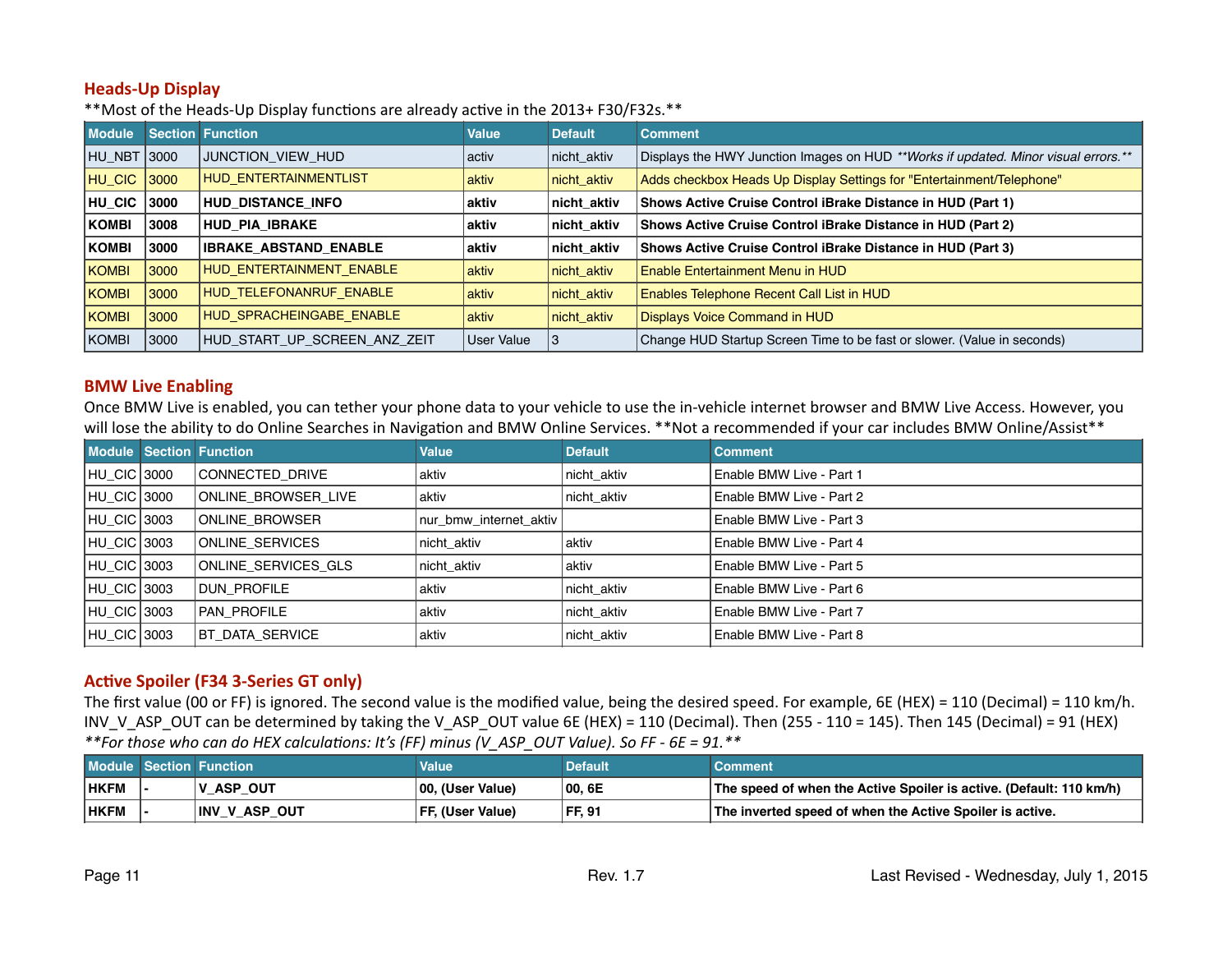#### <span id="page-11-0"></span>**Seat Heating Temperature Levels/Memory Seats**

Cold Weather Package/Heated Front Seats Required. The values are all temperatures in HEX. The conversion: ([Desired Celsius Temperature]+40)\*2. *Ex. I* want  $106^{\circ}$  *F, and*  $106^{\circ}$  *F = 41° C.* So my value will be  $(41+40)^*$ 2 = 162 (decimal) = A2 (HEX).

| <b>Module</b>        |       | <b>Section Function</b>  | <b>Value</b>        | <b>Default</b> | <b>Comment</b>                                                                        |
|----------------------|-------|--------------------------|---------------------|----------------|---------------------------------------------------------------------------------------|
| FEM BODY 3090        |       | TEMP_LEHNE_STUFE_1_FRONT | User Value          | werte = $96$   | Heated Seat Temperature - Front Seats - Upper Body - Setting 1 Value (Default: 95°F)  |
| <b>FEM BODY 3090</b> |       | TEMP LEHNE STUFE 2 FRONT | User Value          | werte $=$ A2   | Heated Seat Temperature - Front Seats - Upper Body - Setting 2 Value (Default: 106°F) |
| <b>FEM BODY 3090</b> |       | TEMP_LEHNE_STUFE_3_FRONT | User Value          | werte $=$ AE   | Heated Seat Temperature - Front Seats - Upper Body - Setting 3 Value (Default: 116°F) |
| <b>FEM BODY 3090</b> |       | TEMP_SITZ_STUFE_1_FRONT  | User Value          | werte $= 94$   | Heated Seat Temperature - Front Seats - Lower Body - Setting 1 Value (Default: 94°F)  |
| FEM BODY 3090        |       | TEMP SITZ STUFE 2 FRONT  | User Value          | werte $=$ A0   | Heated Seat Temperature - Front Seats - Lower Body - Setting 2 Value (Default: 104°F) |
| FEM BODY 3090        |       | TEMP SITZ STUFE 3 FRONT  | User Value          | ' werte = AC   | Heated Seat Temperature - Front Seats - Lower Body - Setting 3 Value (Default: 114°F) |
| FEM BODY 3090        |       | TEMP LEHNE STUFE 1 FOND  | User Value          | werte $= 96$   | Heated Seat Temperature - Rear Seats - Upper Body - Setting 1 Value (Default: 95°F)   |
| <b>FEM BODY 3090</b> |       | TEMP LEHNE STUFE 2 FOND  | User Value          | werte $= A2$   | Heated Seat Temperature - Rear Seats - Upper Body - Setting 2 Value (Default: 106°F)  |
| <b>FEM BODY 3090</b> |       | TEMP LEHNE STUFE 3 FOND  | User Value          | werte $=$ AE   | Heated Seat Temperature - Rear Seats - Upper Body - Setting 3 Value (Default: 116°F)  |
| FEM BODY 3090        |       | TEMP SITZ STUFE 1 FOND   | User Value          | werte $= 94$   | Heated Seat Temperature - Rear Seats - Lower Body - Setting 1 Value (Default: 94°F)   |
| <b>FEM BODY 3090</b> |       | TEMP_SITZ_STUFE_2_FOND   | User Value          | werte $=$ A0   | Heated Seat Temperature - Rear Seats - Lower Body - Setting 2 Value (Default: 104°F)  |
| FEM BODY             | 13090 | TEMP SITZ STUFE 3 FOND   | User Value          | werte $= AC$   | Heated Seat Temperature - Rear Seats - Lower Body - Setting 3 Value (Default: 114° F) |
| SM <sub>2</sub>      | 3000  | <b>EINAUSSTIEGSHILFE</b> | <b>Modus FA SLV</b> | nicht aktiv    | Activates 'Easy Entry' (Will stop moving forward if gear is engaged)                  |
| SM <sub>2</sub>      | 3000  | <b>MEMORY GONG</b>       | aktiv               | nicht aktiv    | Vehicle will gong when Seat Memory has been successfully stored.                      |

#### **Headlamp Washers Configuration**

\*\*This will only work if you are equipped with Headlamp Washers, in the Cold Weather Package\*\*

Most of these functions should work or change as labeled. However, I have yet to go through testing with these.

| <b>Module</b> | <b>Section Function</b>                          | <b>Value</b> | <b>Default</b>      | <b>Comment</b>                                               |
|---------------|--------------------------------------------------|--------------|---------------------|--------------------------------------------------------------|
| FEM BODY 3080 | WW SCHEINWERFERREINIGUNG                         | nicht aktiv  | aktiv               | Completely disables the Headlamp Washers                     |
| FEM BODY 3081 | WW ANZAHL NACHWISCHZ FRONT                       |              | 3 mal Nachwischen   | Windshield wipe cycles after washing                         |
| FEM BODY 3080 | WW ANZAHL SPRITZIMPULSE SRA                      | 3_Impulse    | 2_Impulse           | Number of headlamp spray pulses                              |
| FEM BODY 3080 | WW ANZAHL WASCHBET ZUR SRA                       | User Value   | 10_Betaetigungen    | Number of washes before headlamp wash reactivation           |
| FEM BODY 3080 | WW DAUER SPRITZIMPULSE SRA                       | User Value   | werte=0A (1000ms)   | Changes how long it washes per pulse (Value in 100ms)        |
| FEM BODY 3080 | WW SRA GESCHWINDIGKEITS DEAKTIVIERUNG User Value |              | werte=82 (130km/h)  | Max Speed to activate Headlamp Washers                       |
| FEM BODY 3080 | WW PAUSE SPRITZIMPULSE SRA                       | User Value   | werte= $0A(1000ms)$ | Change the pause is between wash pulses (Value in 100ms)     |
| FEM BODY 3080 | WW SRA SPERRZEIT                                 | User Value   | werte=0A (10min)    | Change the wait time is before reactivation (Value in 1 min) |